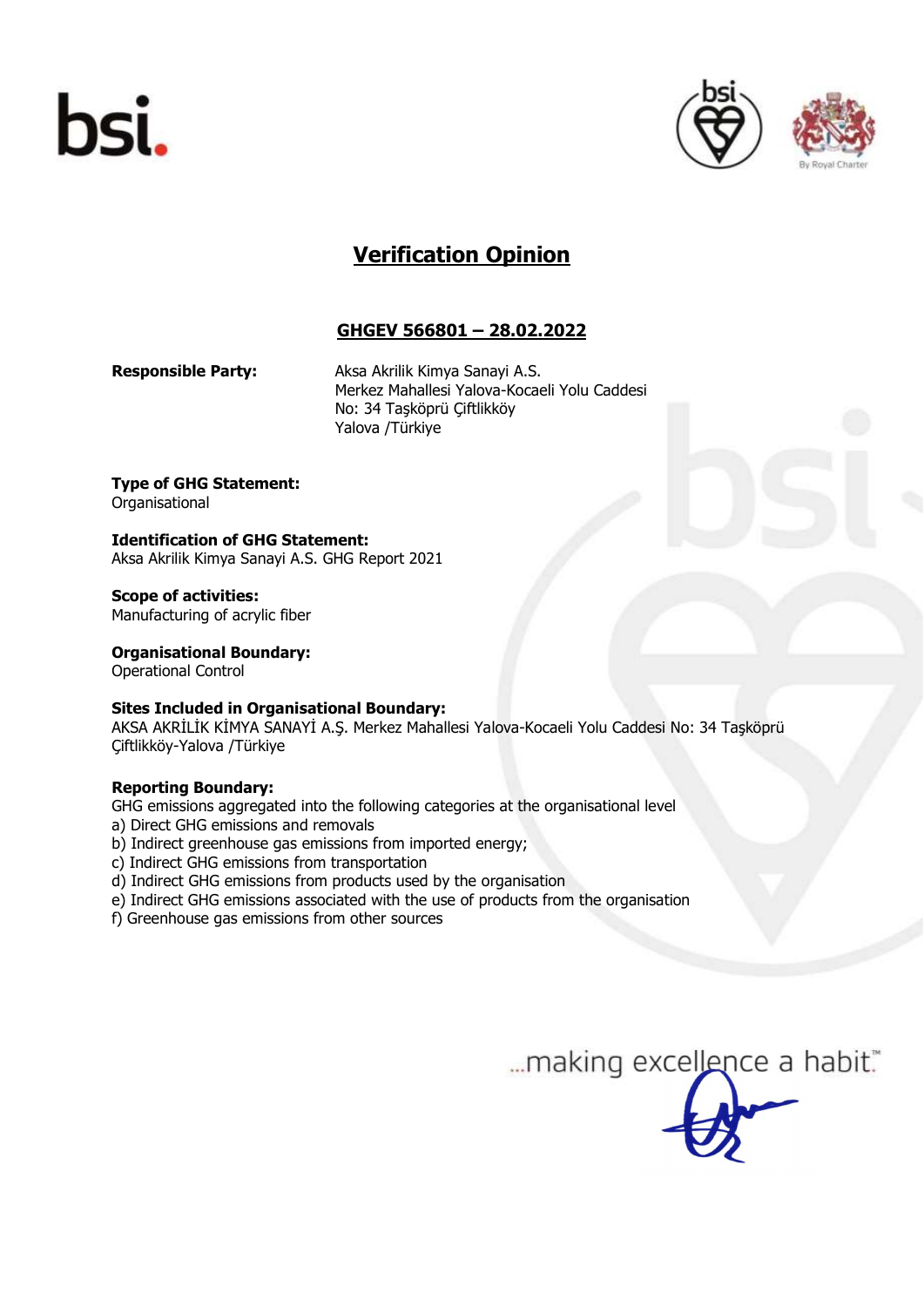## Criteria for developing the organisational carbon footprint:

ISO14064-1:2018 Aksa Akrilik Kimya Sanayi A.S. GHG Management System Documentation

#### Level of Assurance: Limited

## Materiality level: %10

## Period:

01.01.2021-31.12.2021

## GHG Emissions:

| <b>DIRECT GHG EMISSIONS</b>                                                              |           |                    |  |
|------------------------------------------------------------------------------------------|-----------|--------------------|--|
| 1- Direct GHG emissions and removals;                                                    | 1,225,899 | tCO <sub>2</sub> e |  |
| INDIRECT GHG EMISSIONS                                                                   |           |                    |  |
| 2 - Indirect GHG emissions from imported energy;                                         | 5,033     | tCO <sub>2</sub> e |  |
| 3 - Indirect GHG emissions from transportation;                                          | 140,502   | tCO <sub>2</sub> e |  |
| 4 - Indirect GHG emissions from products used by organization;                           | 979,358   | tCO <sub>2</sub> e |  |
| 5 - Indirect GHG emissions associated with the use of products from<br>the organization; | 43        | tCO <sub>2</sub> e |  |
| 6 - Indirect GHG emissions from other sources                                            | 1,449     | tCO <sub>2</sub> e |  |
| TOPLAM                                                                                   | 2,352,284 | tCO <sub>2e</sub>  |  |

| <b>TOPLAM</b>                            | 2,352,284 | tCO2e |
|------------------------------------------|-----------|-------|
| Non-anthropogenic biogenic GHG emissions |           | tCO2e |
| Anthropogenic biogenic GHG emissions     |           |       |
|                                          | υ         | tCO2e |
| Non-biogenic GHG emissions               | 2,352,284 | tCO2e |